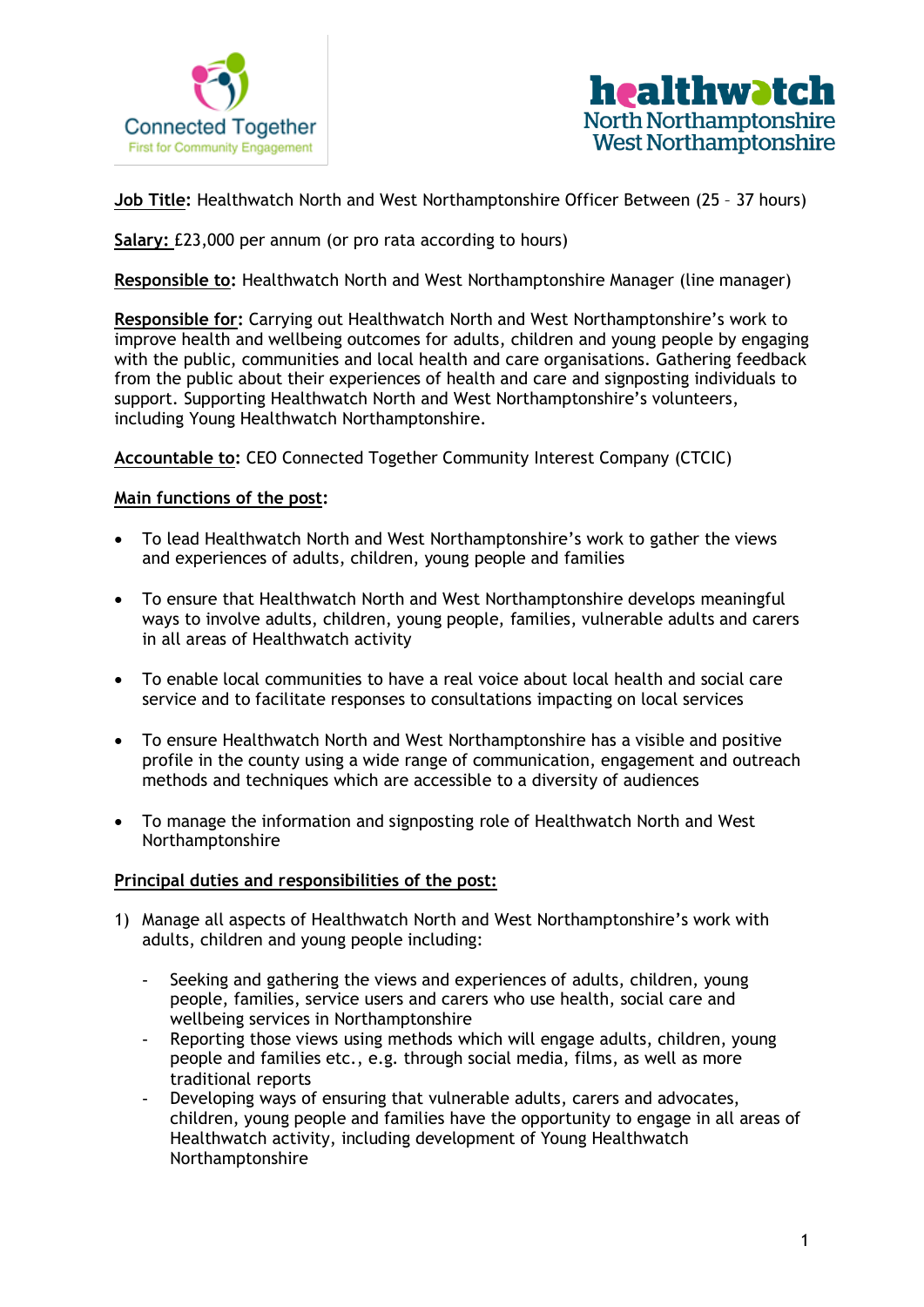- Campaign to ensure that adults, children, young people and families are influencing the design and delivery of local care and services to delivery improved health and wellbeing outcomes.
- 2) To support the Manager and other staff and volunteers to ensure that patients, service users, carers and the public are meaningfully engaged in improving health and social care services and outcomes in the county.
- 3) To be the first point of contact for members of the public, patients, service users, carers and local organisations who require information about health and social care organisations and services in the county.
- 4) To use a wide variety of methodologies and tools appropriately in outreach, engagement and representation and understand local safeguarding policies and procedures relating to adults, young people and children.
- 5) To help manage the Healthwatch North and West Northamptonshire's Planning Group, the volunteers and tasks involved in it running effectively, or other task and finish groups as required.
- 6) Work in partnerships that include people from community groups and support joint working between paid officers and voluntary and community representatives.
- 7) Actively seek to engage with volunteers, service users, carers and advocacy organisations and seldom heard groups to increase their knowledge and use of Healthwatch North and West Northamptonshire, including Black, Asian and Minority Ethnic communities.
- 8) To represent Healthwatch North and West Northamptonshire and the organisation on local engagement and involvement bodies which aim to improve health and social care outcomes.
- 9) Provide ongoing support for volunteers who are involved with the information and outreach activities of Healthwatch North and West Northamptonshire.

## **General duties and responsibilities of post holder**:

- With other team members work with other agencies to promote the focus on equalities and inclusion in Healthwatch.
- Organise and facilitate meetings and events on behalf of Healthwatch, ranging from focus groups to conferences.
- Gather evidence of the impact of the Healthwatch and provide monitoring information and reports as required.
- Take an active interest in ensuring the Healthwatch operates effectively, according to best practice and fulfils its obligations.
- Work within a team to maintain and achieve high standards and understand the importance of time management and meeting deadlines.
- Disseminate information and learning as appropriate to other networks if required, and in conjunction with the communications policy.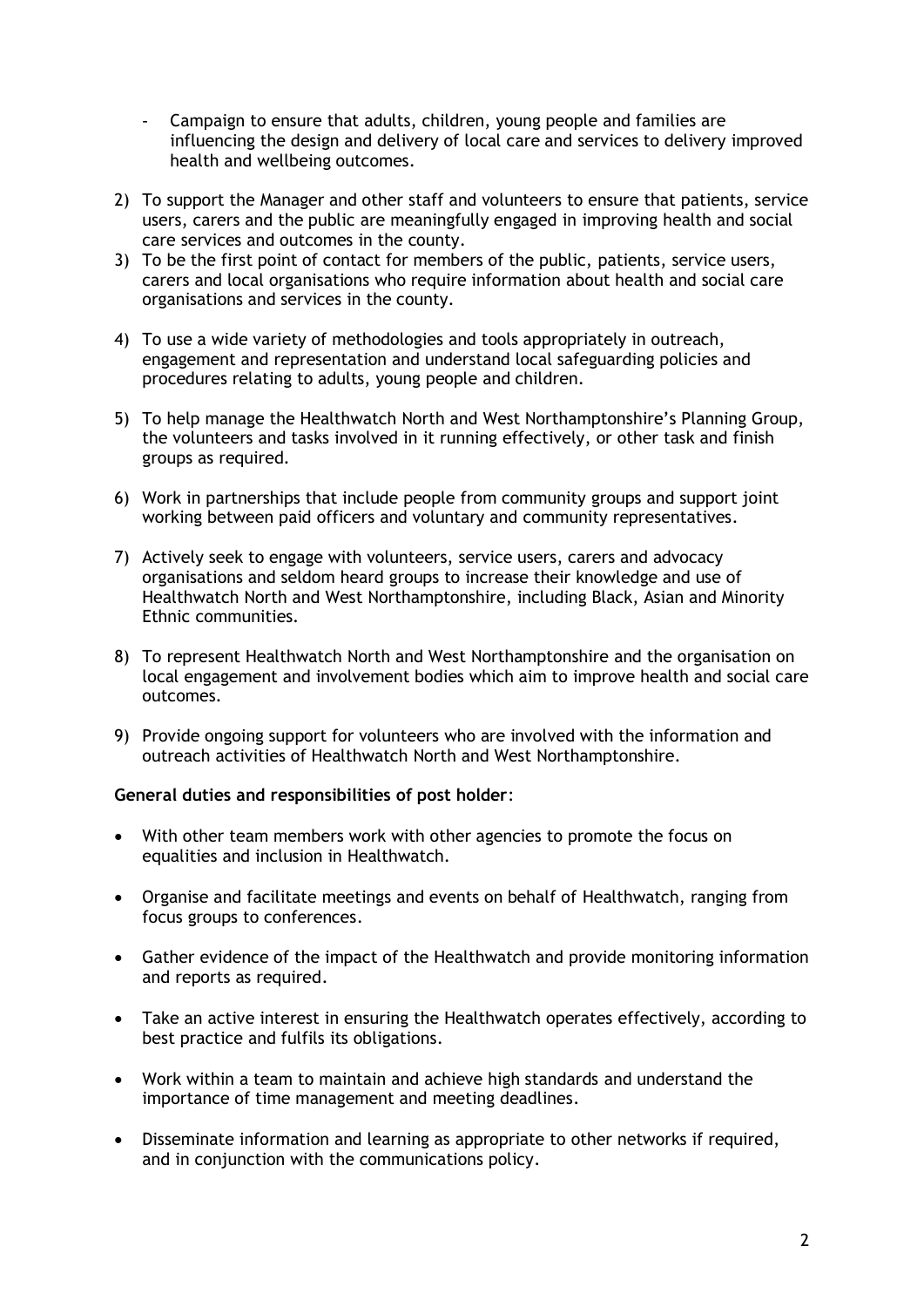- Help to ensure that the Healthwatch embraces diversity, challenges discrimination, and reflects the communities of Northamptonshire.
- The postholder will be responsible and accountable for ensuring all employment legislative requirements are adhered to including equality and diversity and health and safety issues.
- The post holder will be expected to undertake other responsibilities and tasks as reasonably requested by the line manager

## **Person Specification:**

| <b>Attributes</b>                             | <b>Criteria</b>                                                                                                                                 | Essential | Desirable | <b>Assessment Methods</b>                                             |
|-----------------------------------------------|-------------------------------------------------------------------------------------------------------------------------------------------------|-----------|-----------|-----------------------------------------------------------------------|
| Qualifications                                | Educated to degree level in a relevant<br>discipline or equivalent experience                                                                   |           | X         | <b>Application form</b>                                               |
| Skills,<br>Knowledge and<br><b>Experience</b> | Good understanding of the health and<br>social care system in England                                                                           | X         |           | <b>Application form</b><br>and interview<br>including<br>presentation |
|                                               | Experience of working with adults, children<br>and young people and/or volunteers                                                               | X         |           |                                                                       |
|                                               | Excellent IT skills including social media and<br>power point                                                                                   | X         |           |                                                                       |
|                                               | Experience of community engagement and<br>understanding of patient, user and carer<br>involvement techniques                                    | X         |           |                                                                       |
|                                               | Ability to deliver high quality work to tight<br>deadlines                                                                                      | X         |           |                                                                       |
|                                               | Excellent communications skills - written<br>and verbal. Ability to convey complex<br>information in a straightforward and<br>accessible format | X         |           |                                                                       |
|                                               | Experience of working with a diversity of<br>people - including people with mental<br>health needs and people with learning<br>disabilities     | X         |           |                                                                       |
|                                               | Knowledge of Healthwatch and Patient and<br>Public Involvement structures                                                                       |           | X         |                                                                       |
|                                               | Experience of working with patients, service<br>users and carers                                                                                |           | X         |                                                                       |
|                                               | Excellent team player                                                                                                                           |           | X         |                                                                       |
|                                               | Experience of working with volunteers                                                                                                           |           | X         |                                                                       |
| Personal<br><b>Qualities</b>                  | Commitment to diversity and equality                                                                                                            | X         |           | <b>Application form</b><br>and interview<br>including                 |
|                                               | Empathic, patient and sensitive - a good<br>listener                                                                                            | X         |           |                                                                       |